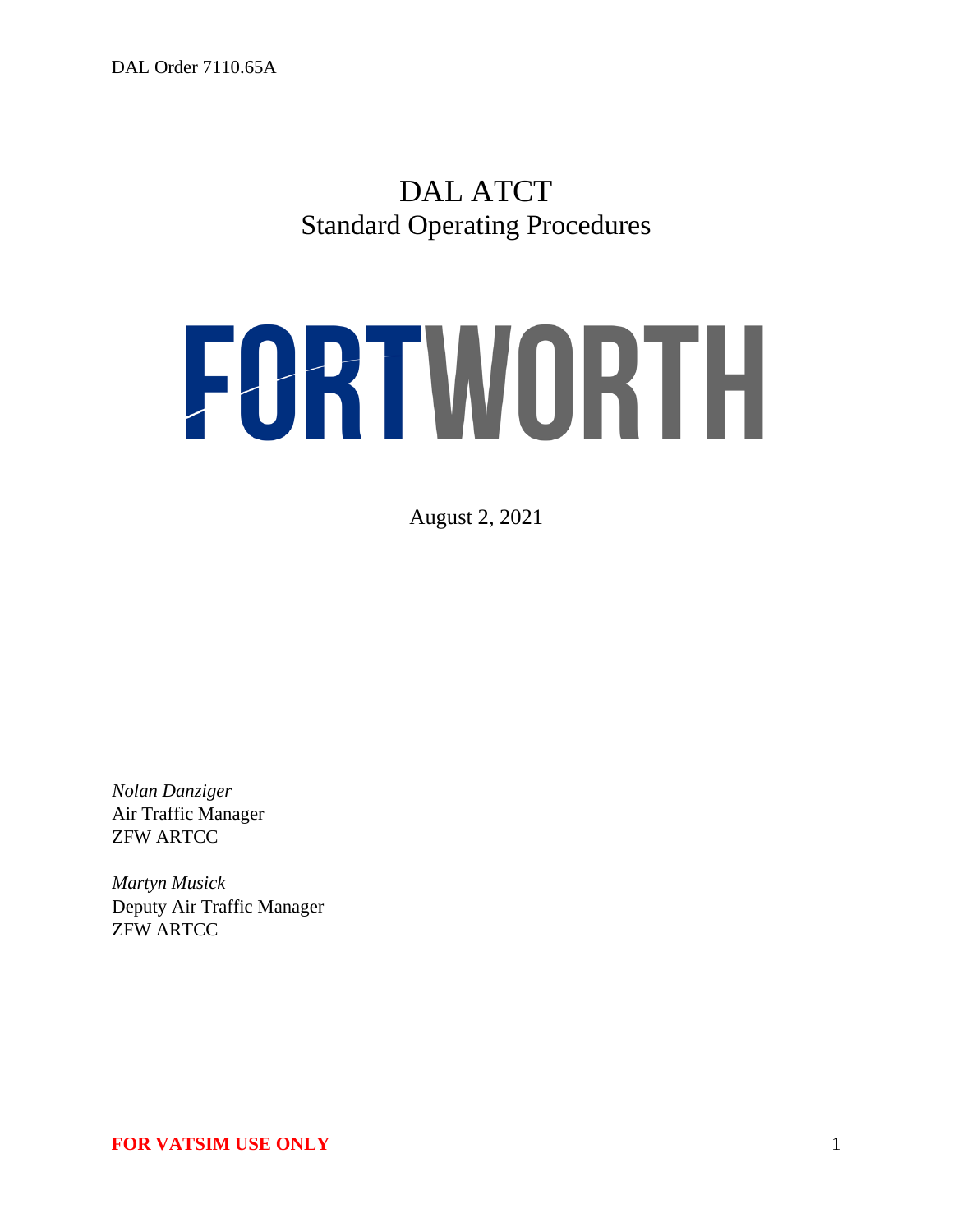DAL Order 7110.65A

Intentionally Left Blank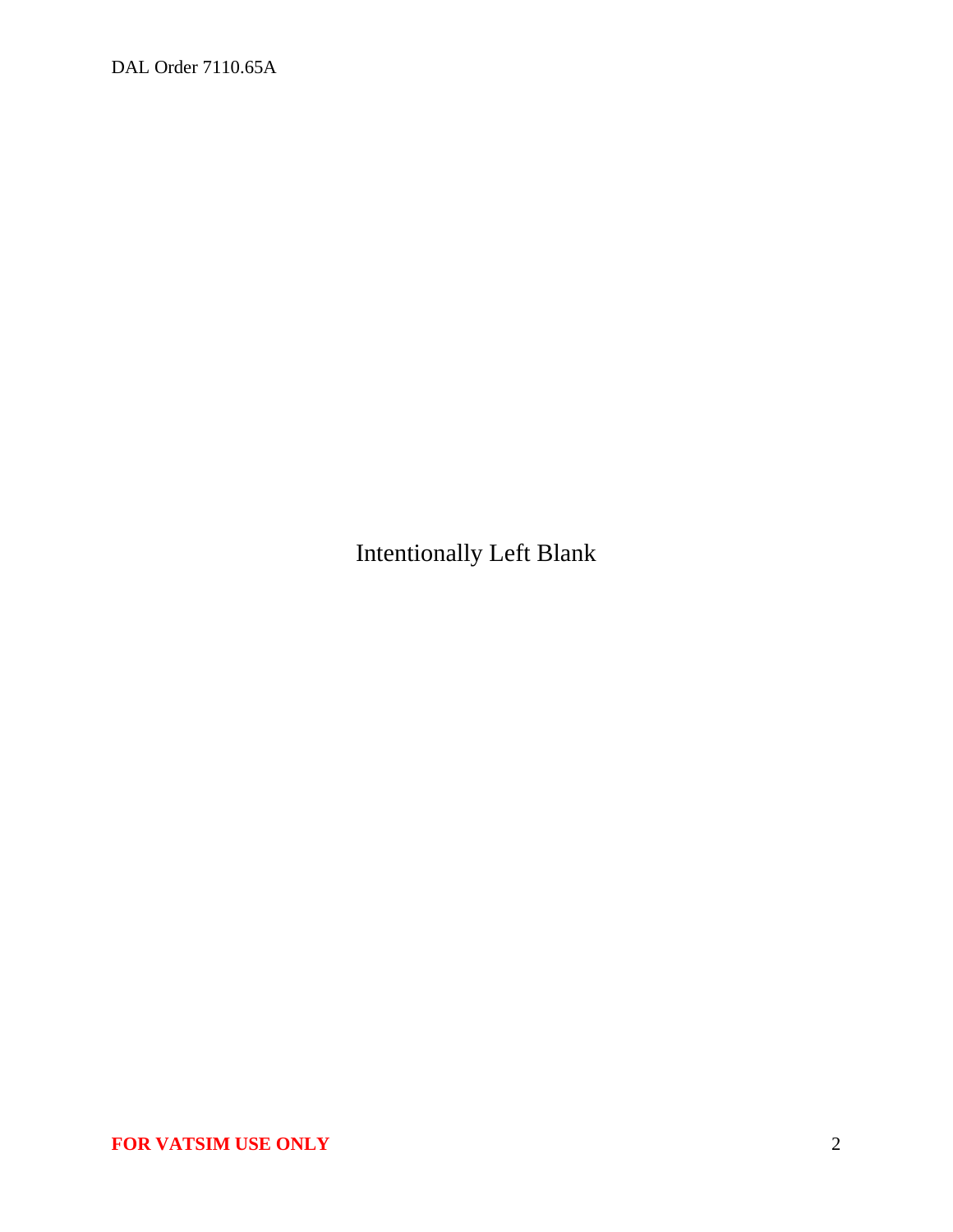## **Table of Contents**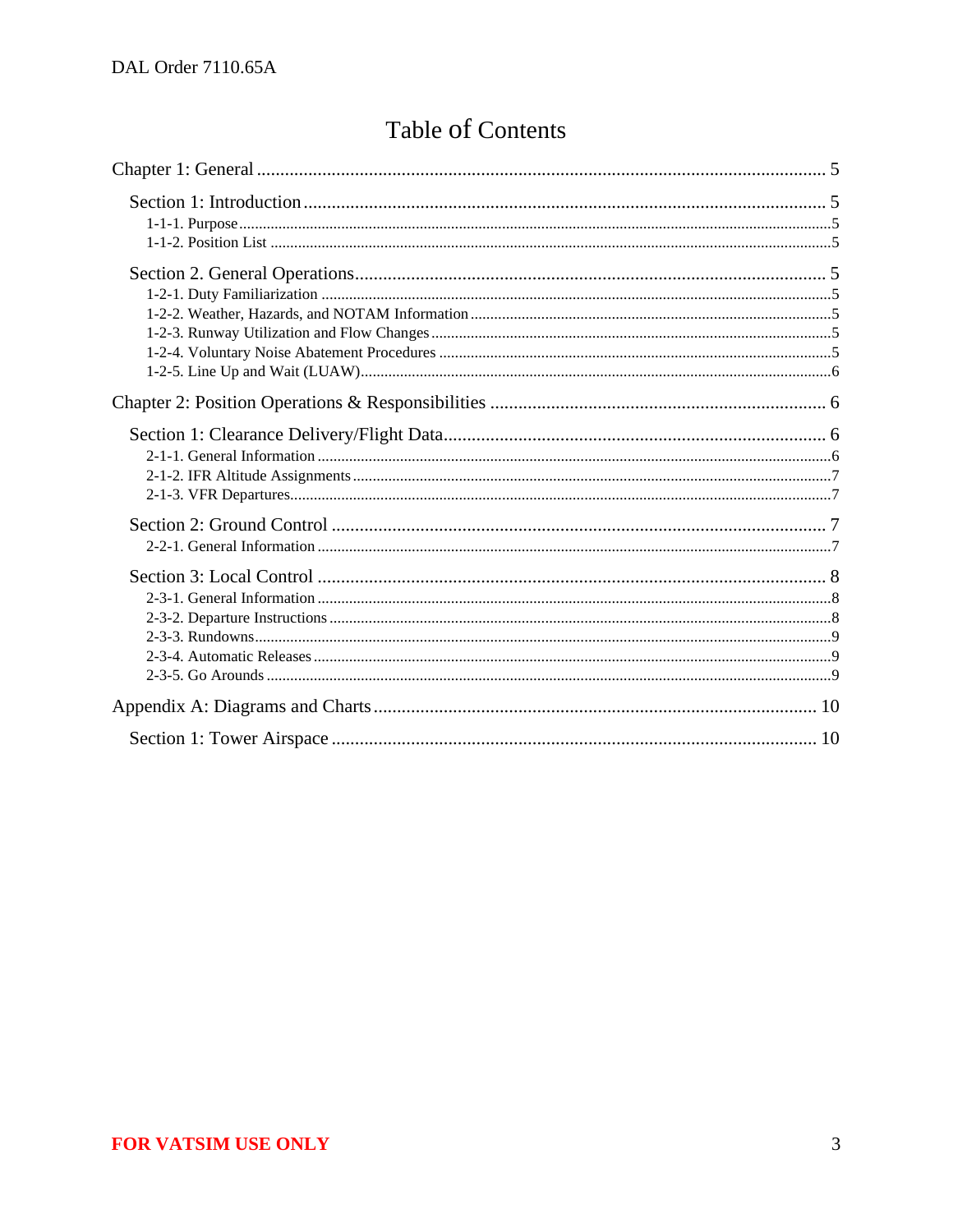| Date    | <b>Explanation of Changes</b>                                                                    | Initials |
|---------|--------------------------------------------------------------------------------------------------|----------|
| 11/2021 | Changes to $2-1-2$ , $2-1-3$ , $2-3-2$ , $2-3-5$ , Appendix A, and section regarding<br>releases | CB       |
|         |                                                                                                  |          |
|         |                                                                                                  |          |
|         |                                                                                                  |          |
|         |                                                                                                  |          |

# Change Log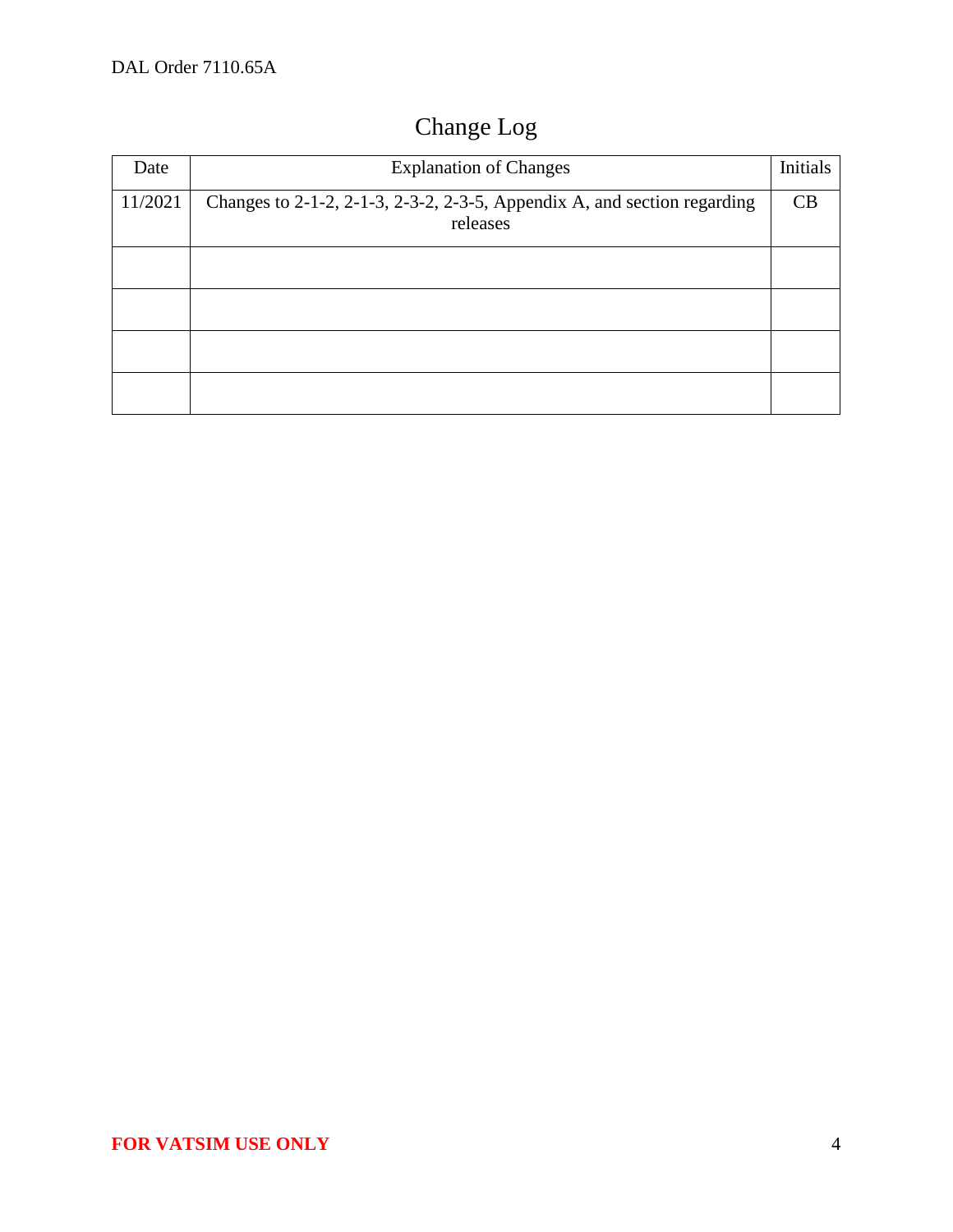## Chapter 1: General Section 1: Introduction

#### <span id="page-4-2"></span><span id="page-4-1"></span><span id="page-4-0"></span>**1-1-1. Purpose**

This order prescribes Air Traffic Control procedures for use by Dallas Love (DAL) Air Traffic Control Tower (ATCT) personnel and supplements FAA Order 7110.65.

#### <span id="page-4-3"></span>**1-1-2. Position List**

| <b>Position Name</b> | <b>Frequency</b> | Callsign  |
|----------------------|------------------|-----------|
| Love Clearance       | 127.900          | DAL DEL   |
| Love Ground          | 121.750          | DAL GND   |
| Love Tower           | 123.700          | DAL TWR   |
| A TIS                | 120 15           | KDAL ATIS |

### Section 2. General Operations

#### <span id="page-4-5"></span><span id="page-4-4"></span>**1-2-1. Duty Familiarization**

Before assuming any position, it is the responsibility of the controller to be familiar with the relevant sections of this SOP and any ZFW policies and policy changes.

#### <span id="page-4-6"></span>**1-2-2. Weather, Hazards, and NOTAM Information**

Equipment outages and surface NOTAMs must be advertised on the ATIS, as appropriate. The controller in charge of the ATIS shall ensure that it is kept up to date with the current approaches in use, braking action reports, and runway condition codes. Controllers shall disseminate low level wind shear/microburst information and hazardous weather information on frequency. When Runway Visual Range (RVR) values are in use, controllers shall broadcast RVR with takeoff and landing clearances.

#### <span id="page-4-7"></span>**1-2-3. Runway Utilization and Flow Changes**

- 1. South flow (Landing/Departing 13R/13L) shall be used when DFW is south.
- 2. North flow (Landing/Departing 31L/31R) shall be used when DFW is north or northwest.
- 3. Runway 13R/31L should be utilized between 2100 and 0600 local for noise abatement.
- 4. D10 shall notify DAL regarding a flow change plan for the airport.

#### <span id="page-4-8"></span>**1-2-4. Voluntary Noise Abatement Procedures**

- 1. Between 2100 and 0600 local time, the following advisory should be included in the ATIS broadcast when operationally feasible: "Dallas Love Field Voluntary Noise Abatement procedures are in effect."
- 2. Assign direction appropriate Voluntary Noise Abatement Standard Instrument Departures (SIDs) to IFR jet aircraft departing Runway 13R between 2100 and 0600 local time.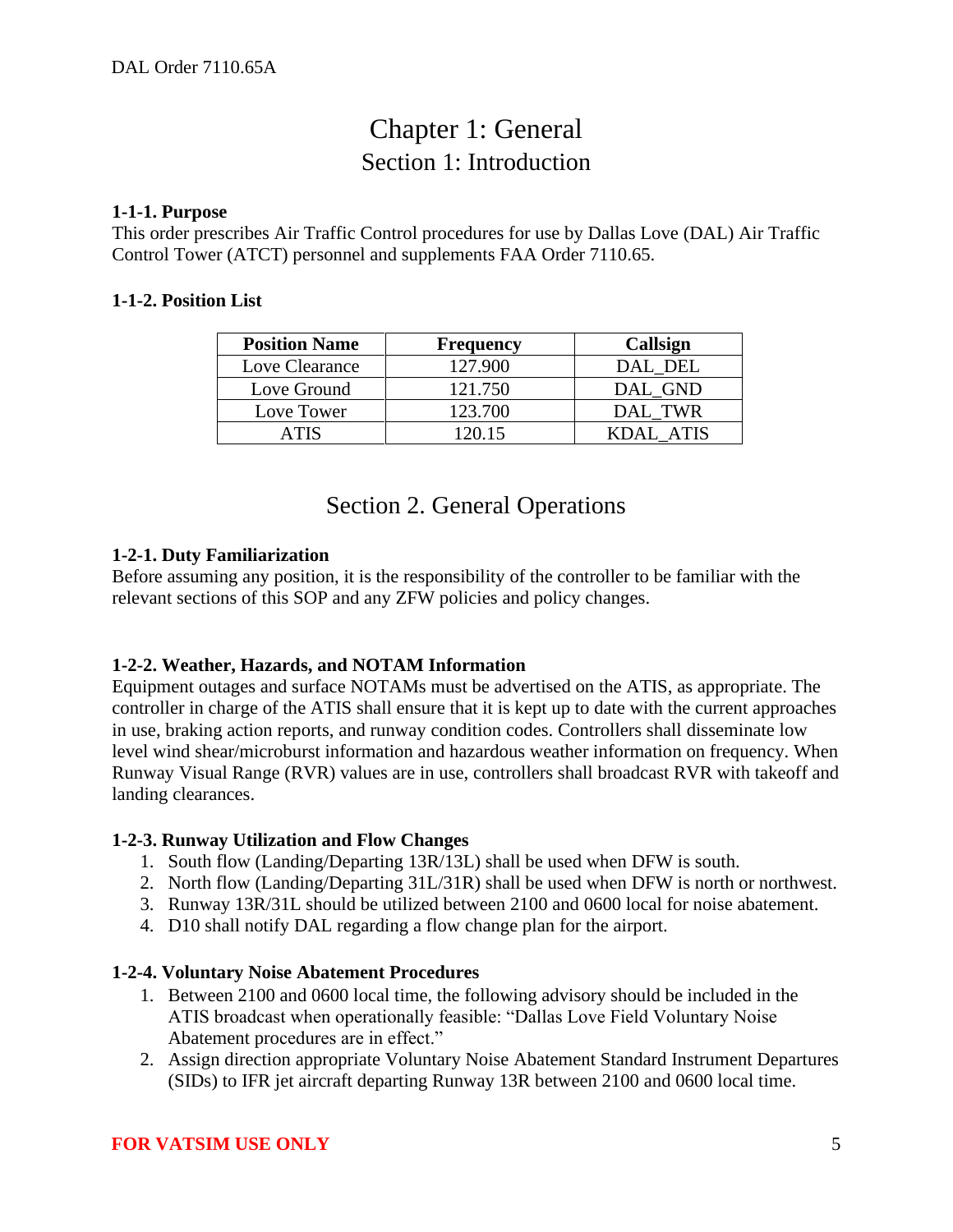#### <span id="page-5-0"></span>**1-2-5. Line Up and Wait (LUAW)**

- 1. Local Control shall use the following procedures when conducting LUAW operations:
	- a. Do not clear an aircraft to "Line Up and Wait" if another aircraft has been cleared to land on the same runway.
	- b. Withhold landing clearance to arrival aircraft until aircraft holding in position begins takeoff roll.
	- c. Issue relative traffic information.
	- d. Line Up and Wait operations are not authorized when the departure point is not visible from the tower due to weather conditions or other obstructions.
	- e. Line Up and Wait operations are not authorized at any intersection between sunset and sunrise.
	- f. Line Up and Wait Operations are not authorized for multiple aircraft to Line Up and Wait on the same runway at the same time.

# <span id="page-5-1"></span>Chapter 2: Position Operations & Responsibilities Section 1: Clearance Delivery/Flight Data

#### <span id="page-5-3"></span><span id="page-5-2"></span>**2-1-1. General Information**

- 1. Ensure that all departing aircraft are routed through an appropriate departure gate or departure procedure.
- 2. Creates an appropriate flight strip for all VFR aircraft. This shall include aircraft ID, type, altitude requested and assigned, as appropriate, and direction of flight, if no destination was given.
- 3. Controllers may choose to utilize the Pre-Departure Clearance System in lieu of issuing a voice clearance to aircraft. Controllers must do the following before issuing a PDC:
	- a. Ensure aircraft has filed a valid route
	- b. Ensure squawk code has been assigned.
	- c. Aircraft requiring a re-route must only be sent a CPDLC message stating to contact CD for an appropriate routing.
- 4. CD must not assign an initial heading to any IFR departure. For No-SID aircraft or aircraft landing within the D10, issue radar vectors to their route of flight.
- 5. Post changes/updates to the Digital Automatic Terminal Information Service (D-ATIS). The ATIS recording shall be reviewed for completeness, accuracy, speech rate, and proper enunciation before being transmitted. Advise all tower positions of new ATIS code.
- 6. During flow changes and reverse flow operations, issue amended clearances to all RNAV departures that have received their clearance but will depart after the flow change.
- 7. As directed by Ground Control, assign IFR jet aircraft runway 13R between 2100 and 0600 local time.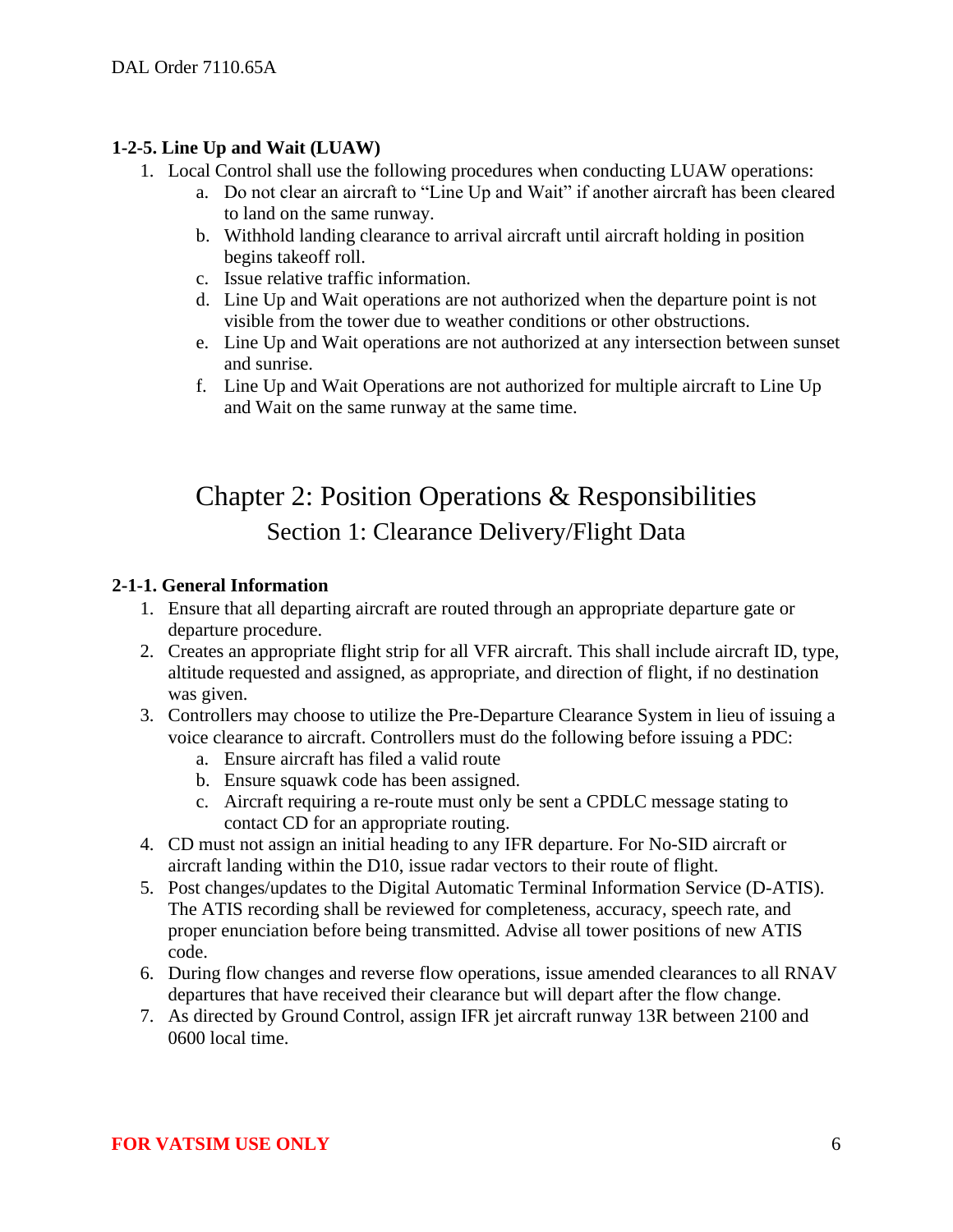#### <span id="page-6-0"></span>**2-1-2. IFR Altitude Assignments**

All RNAV IFR Jet departures shall be instructed to "Climb via SID"

- 1. South Flow:
	- a. Jets:
		- i. Assign 6,000 except:
		- ii. Assign 4,000 when filed at 10,000 MSL or below departing the north/east/west gates, when filed at 12,000 MSL or below departing south gate, or when landing in D10 airspace.
	- b. Props:
		- i. Assign 3,000
- 2. North Flow:
	- a. Jets:
		- i. Assign 5,000 except:
		- ii. Assign 4,000 when filed at 10,000 MSL or below departing the north/east/west gates, when filed at 12,000 MSL or below departing south gate, or when landing in D10 airspace.
	- b. Props:
		- i. Assign 2,000.

#### <span id="page-6-1"></span>**2-1-3. VFR Departures**

Clear aircraft out of bravo airspace via radar vectors. Issue altitudes as appropriate below.

- 1. Jet aircraft anytime: Maintain VFR at the corresponding altitude in section 2-1-2.
	- 2. Props:
		- a. South Flow:
			- i. Maintain VFR at or below 2,500.
		- b. North Flow:
			- i. Maintain VFR at 2,000.

## Section 2: Ground Control

#### <span id="page-6-3"></span><span id="page-6-2"></span>**2-2-1. General Information**

- 1. Ground Control is responsible for all movement areas excluding runways.
- 2. Ground Control is responsible for ensuring separation between ground traffic and any aircraft exiting a runway.
- 3. Issue corrected departure instructions, altitude assignments, and departure frequencies as necessary when changing the direction of flow.
- 4. Verbally coordinate with Local Control any request for an intersection departure.
- 5. All runway crossings shall be coordinated with Local Control on a recorded line.
- 6. Assign IFR jet aircraft runway 13R between 2100 and 0600 local time, as practical.
- 7. Regulate the sequence of departure traffic so that routings or tracks differ between successive departures, when practical.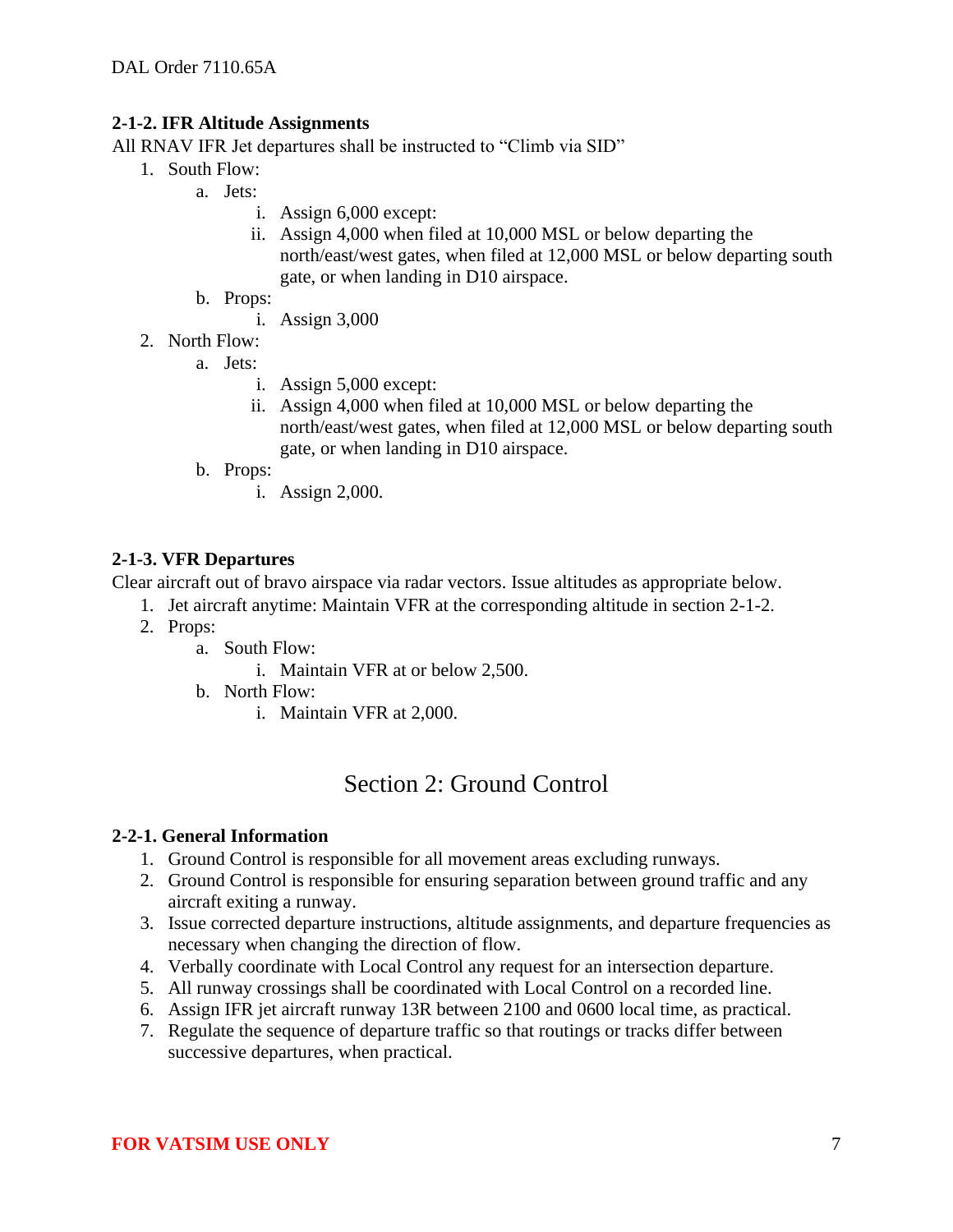## Section 3: Local Control

#### <span id="page-7-1"></span><span id="page-7-0"></span>**2-3-1. General Information**

- 1. Local Control (LC) is responsible for the airspace depicted in appendix 1-1
- 2. Local Control shall work with Ground Control to protect the taxiway intersections if an aircraft is required to enter that intersection to clear the landing runway
- 3. Local Control shall coordinate with Ground Control on a recorded line any helicopters requesting to land on a taxiway.
- 4. Ensure Class B Airspace separation and provide Class B Services in accordance with local and national directives.
- 5. Local Control may sequence VFR arrival traffic so as not to disrupt the sequence established by D10.
- 6. The following heliports are located within DAL Class B airspace:
	- a. Dallas Vertiport
	- b. Baylor Medical Center
	- c. Methodist Medical Center
	- d. Parkland Hospital
	- e. Presbyterian Hospital
- 7. Helicopters not yet airborne may request an IFR clearance from one of the heliports within DAL Class B airspace. Coordinate with D10 and Local Control for clearance and departure release.

#### <span id="page-7-2"></span>**2-3-2. Departure Instructions**

- 1. Jet aircraft:
	- a. RNAV SIDs:
		- i. "RNAV to (fix/waypoint), RUNWAY (number), CLEARED FOR TAKEOFF."
	- b. Conventional SIDs, except KINGDOM:
		- i. Do not give additional instructions on takeoff.
	- c. No SID, or KINGDOM, or VFR:
		- i. South Flow:
			- 1. Fly runway heading.
		- ii. North Flow:
			- 1. Fly runway heading until the TTT065 radial, then turn right heading 010.
- 2. Prop Aircraft:
	- a. South flow:
		- i. North gates/Northbound: Turn left heading 070.
		- ii. East gates/Eastbound: Turn left heading 100.
		- iii. South or West gates/South or Westbound: Turn right heading 165.
	- b. North Flow:
		- i. South gates/Southbound: Turn left heading 185.
		- ii. All others: Turn right heading 330.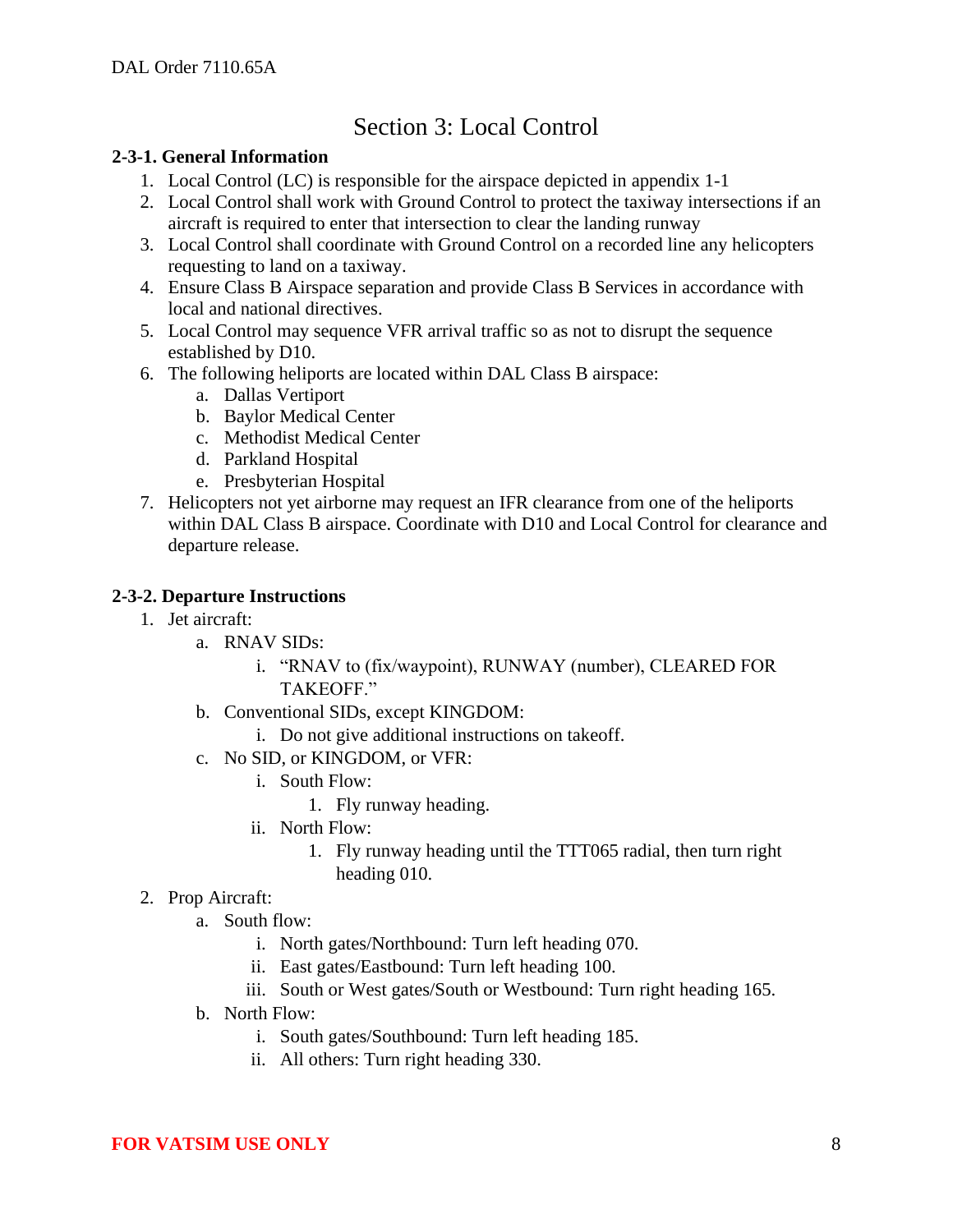#### <span id="page-8-0"></span>**2-3-3. Rundowns**

Radar departures require a rolling call for radar identification. Use the alias command *.d (XX) (RWY)* where XX is the departure controller's sector ID.

#### <span id="page-8-1"></span>**2-3-4. Automatic Releases**

- 1. DAL has automatic releases for all jets except:
	- a. Jets landing D10.
	- b. Jets exiting the west/north/east gates at or below 10,000.
	- c. Jets exiting the south gates at or below 12,000.
- 2. DAL must call for release on all prop departures.

#### <span id="page-8-2"></span>**2-3-5. Go Arounds**

- 1. In the event of a go-around/missed approach, DAL shall handoff to the appropriate D10 satellite sector.
- 2. Coordinated information shall include ACID, runway, heading, altitude, and the phrase "Go-Around."
- 3. Aircraft should begin turn at or after the departure end of the runway.
- 4. DAL must utilize the primary option listed below. If unable due to conflicting traffic, the alternate instructions may be used.
	- a. South Flow:
		- i. Primary: Fly runway heading, maintain 3,000.
		- ii. Alternate:
			- 1. 13L: Turn left heading 115, maintain 3,000.
			- 2. 13R: Turn right heading 150, maintain 3,000.
	- b. North Flow:
		- i. Primary: Fly runway heading, maintain 3,000.
		- ii. Alternate: Turn right heading 325, maintain 2,000.